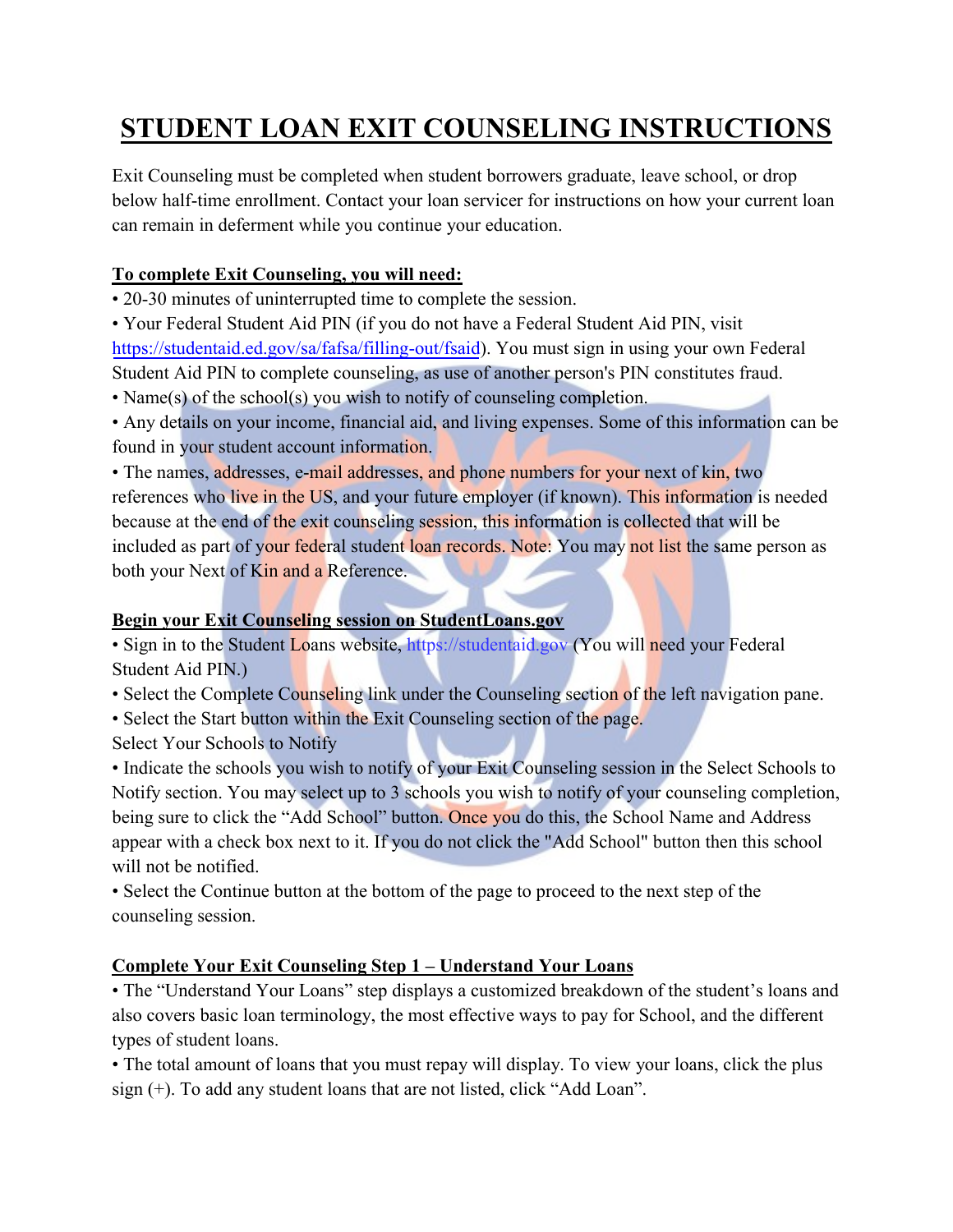• Answer all "Check Your Knowledge" questions correctly and click Continue before proceeding to the next step. Each "Check Your Knowledge" question is contained in a purple box to distinguish it from other items on the page. If you receive the "There are one or more errors on this page" message, then look for any "Answer Required" error messages on the page and answer these questions or you will not be able to proceed to the next step.

• Select the Continue button at the bottom of the page to proceed to Step 2.

#### **Complete Your Exit Counseling Step 2 – Plan to Repay**

• The "Plan to Repay" step has the tools to help students navigate their repayment and forecast post-graduation loan commitments.

• Complete both tabs on the page. You must complete the "Your Monthly Loan Payment" tab. Then, select and complete the "Estimate Your Monthly Income" tab. Based on the information you entered on both tabs, the approximate monthly payment will display, and you can view different repayment plans. If you receive the "You must complete all tabs before continuing to the next topic" error message, then be sure that the following values on the page are NOT \$0: Projected Loan Balance, Projected Annual Income.

• Answer all "Check Your Knowledge" questions correctly and click Continue before proceeding to the next step. Each "Check Your Knowledge" question is contained in a purple box to distinguish it from other items on the page. If you receive the "There are one or more errors on this page" message, then look for any "Answer Required" error messages on the page and answer these questions or you will not be able to proceed to the next step.

• Select the Continue button at the bottom of the page to proceed to Step 3.

#### **Complete Your Exit Counseling Step 3 – Avoid Default**

• The "Avoid Default" step helps students understand how to avoid delinquency and default, postpone or lower their payments, and the terms of loan forgiveness and cancellation. • Answer all "Check Your Knowledge" questions correctly and click Continue before proceeding to the next step. Each "Check Your Knowledge" question is contained in a purple box to distinguish it from other items on the page. If you receive the "There are one or more errors on this page" message, then look for any "Answer Required" error messages on the page and answer these questions or you will not be able to proceed to the next step.

• Select the Continue button at the bottom of the page to proceed to Step 4.

#### **Complete Your Exit Counseling Step 4 – Make Finances a Priority**

• The "Make Finances a Priority" step is designed to teach students about their income and taxes, how to protect their credit and identity, and how to develop a sound financial plan. • Answer all "Check Your Knowledge" questions correctly and click Continue before proceeding to the next step. Each "Check Your Knowledge" question is contained in a purple box to distinguish it from other items on the page. If you receive the "There are one or more errors on this page" message, then look for any "Answer Required" error messages on the page and